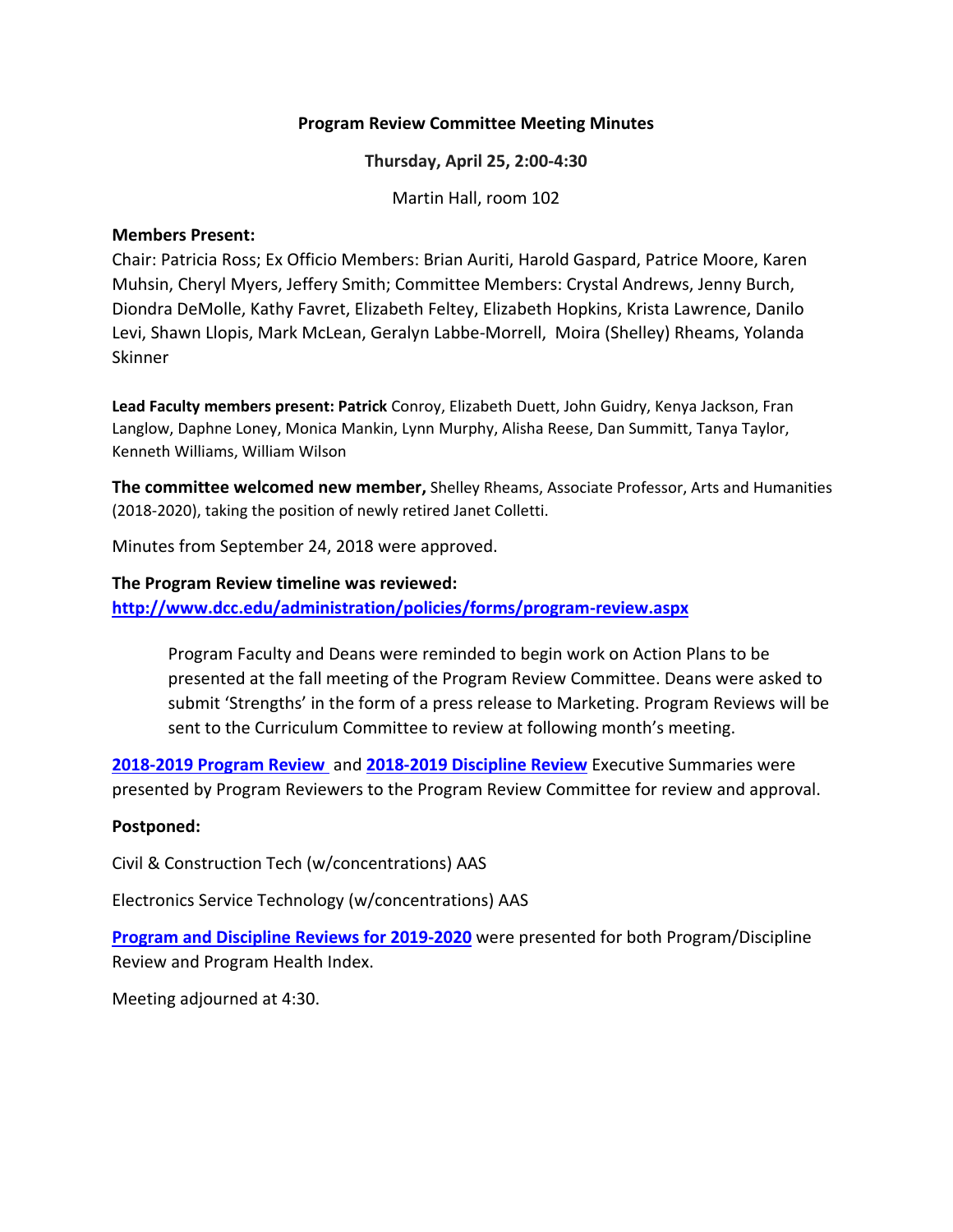### 2018-2019 Program Reviews

| <b>Educational Programs</b>                                                                                                                      | <b>Reviewer</b>         | <b>Lead Faculty</b>                   | <b>Division/Dean</b> |
|--------------------------------------------------------------------------------------------------------------------------------------------------|-------------------------|---------------------------------------|----------------------|
| Business & Management(w/concentrations) AAS<br>Real Estate Sales Agent CTC                                                                       | <b>Crystal Andrews</b>  | Patrick Conroy<br>Charlie Alfortish   | <b>BSTC/Muhsin</b>   |
| Carpentry CTS                                                                                                                                    | Patti Ross (Colletti)   | Kenneth Williams                      | TECH/Williams        |
| Electrocardiograph Technician (EKG) CTC                                                                                                          | Marcus Etienne          | Tanya Taylor                          | ALHT/Gaspard         |
| Entrepreneurship CTS                                                                                                                             | Shawn Llopis            | Patrick Conroy and<br>Elizabeth Duett | <b>BSTC/Muhsin</b>   |
| Flux Cored & Gas Metal Arc Welder CTS<br>Gas Tungsten Arc Welding (GTAW) CTS<br>Shielded Metal ARC Welding (SMAW) CTS<br>FCAW & GMAW Welding CTC | Kathy Favret            | <b>William Wilson</b>                 | <b>TECH/Williams</b> |
| General Studies AGS, CGS                                                                                                                         | Elizabeth Feltey        | Christine Foy                         | ARHU/Moore           |
| Logistics Technology CTS<br>Logistics Technology: Front Line Supervisor CTC                                                                      | Phil Denette            | Dan Summitt<br>Patrick Conroy         | <b>BSTC/Muhsin</b>   |
| Louisiana Transfer AALT ASLT                                                                                                                     | Krista Lawrence         | Lynn Murphy                           | ARHU/Moore           |
| Massage Therapy CTS                                                                                                                              | Elizabeth Feltey        | Jay Randolph                          | ALHT/Gaspard         |
| Medical Laboratory Technician AAS                                                                                                                | Jenny Burch             | Shannon Skena                         | ALHT/Gaspard         |
| Ophthalmic Medical Assisting CTS                                                                                                                 | Danilo Levi             | Fran Langlow                          | ALHT/Gaspard         |
| Physical Therapy Assistant AAS                                                                                                                   | Yolanda Skinner         | Susan Welsh                           | ALHT/Gaspard         |
| Polysomnographic Technology AAS                                                                                                                  | Cristina Alvarado-Surez | Ron Chisholm                          | ALHT/Gaspard         |
| <b>Precision Machining CTS</b>                                                                                                                   | <b>Crystal Andrews</b>  | John Guidry<br>Alisha Reese           | TECH/Williams        |
| Radiation Therapy PAC                                                                                                                            | Patti Ross (Colletti)   | Robin Wegener                         | ALHT/Gaspard         |
| Radiologic Technology AAS                                                                                                                        | Marcus Etienne          | Carleen Boudreaux                     | ALHT/Gaspard         |
| Science Laboratory Technology (w/concentrations)<br>AAS                                                                                          | Geralyn Labbe-Morrell   | Raymond Duplessis                     | SCMA/Smith           |
| Surgical Technology CTS                                                                                                                          | Diondra DeMolle         | Sandra Palmer                         | ALHT/Gaspard         |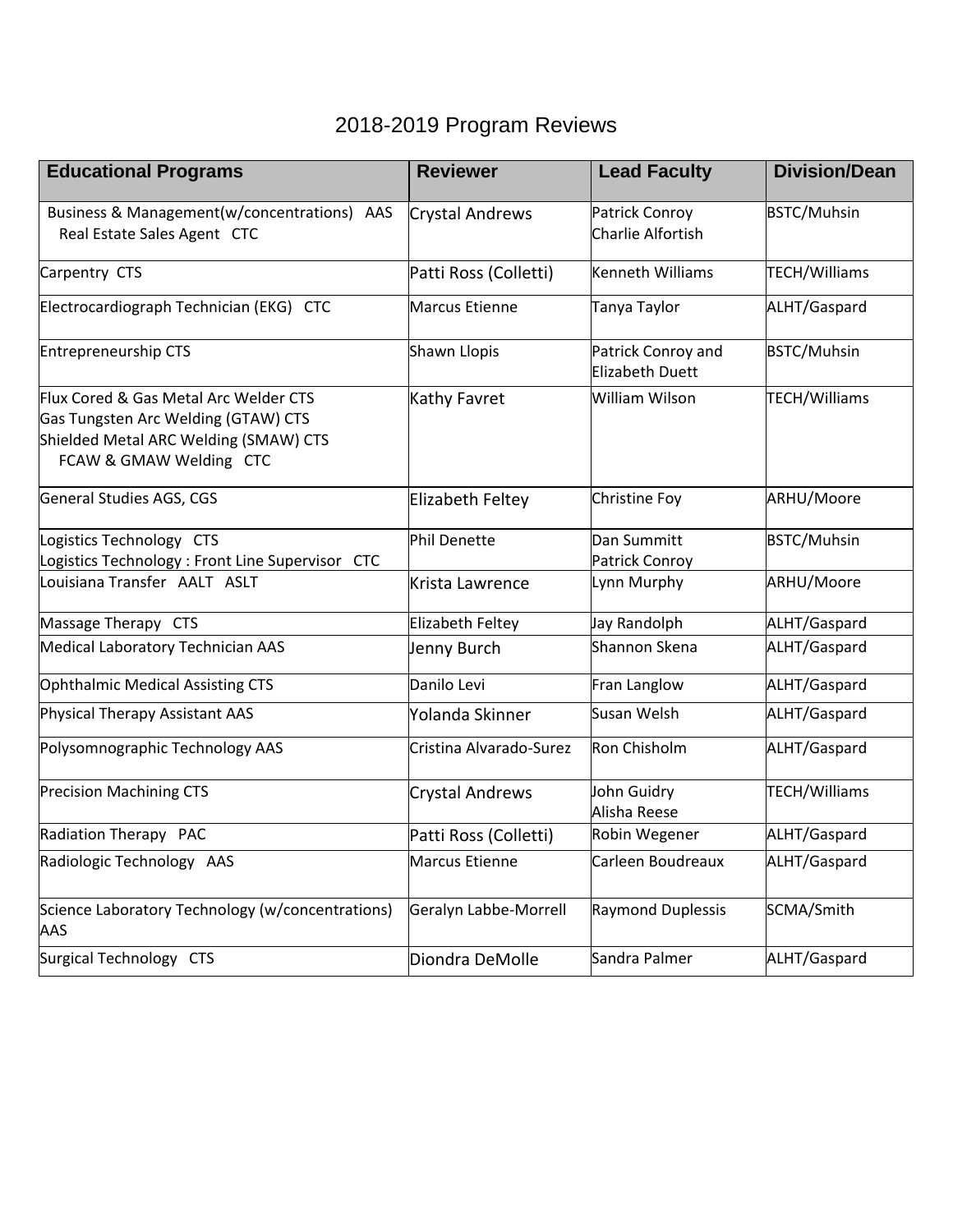# Discipline Review 2018 -2019

<span id="page-2-0"></span>

| <b>Description</b>                       | Reviewer                 | <b>Lead Faculty</b>         | <b>Discipline</b> | <b>Division</b> |
|------------------------------------------|--------------------------|-----------------------------|-------------------|-----------------|
| <b>Political Science</b>                 | <b>Elizabeth Hopkins</b> | Kenya Jackson               | <b>POLI</b>       | <b>ARHU</b>     |
| <b>Communication Studies</b>             | <b>Elizabeth Hopkins</b> | <b>Michael Santos CMST</b>  |                   | <b>ARHU</b>     |
| <b>Biology</b>                           | <b>Kathy Favret</b>      | Amanda<br><b>Rosenzweig</b> | <b>BIOL</b>       | <b>SCMA</b>     |
| <b>College and Career Success Skills</b> | Yolanda Skinner          | <b>Shaye Hope</b>           | <b>CCSS</b>       | <b>COMM</b>     |
| <b>Economics</b>                         | <b>Shawn Llopis</b>      | <b>Patrick Conroy</b>       | <b>ECON</b>       | <b>BSTC</b>     |
| <b>English as a Second Language</b>      | Krista Lawrence          | <b>Monica Mankin ESL</b>    |                   | <b>COMM</b>     |
| <b>Fine Arts</b>                         | Geralyn Labbe-           | Daphne Loney                | <b>FNAR</b>       | <b>ARHU</b>     |
| <b>Health Science</b>                    | <b>Jenny Burch</b>       | <b>Fran Langlow</b>         | <b>HESC</b>       | ALHT            |